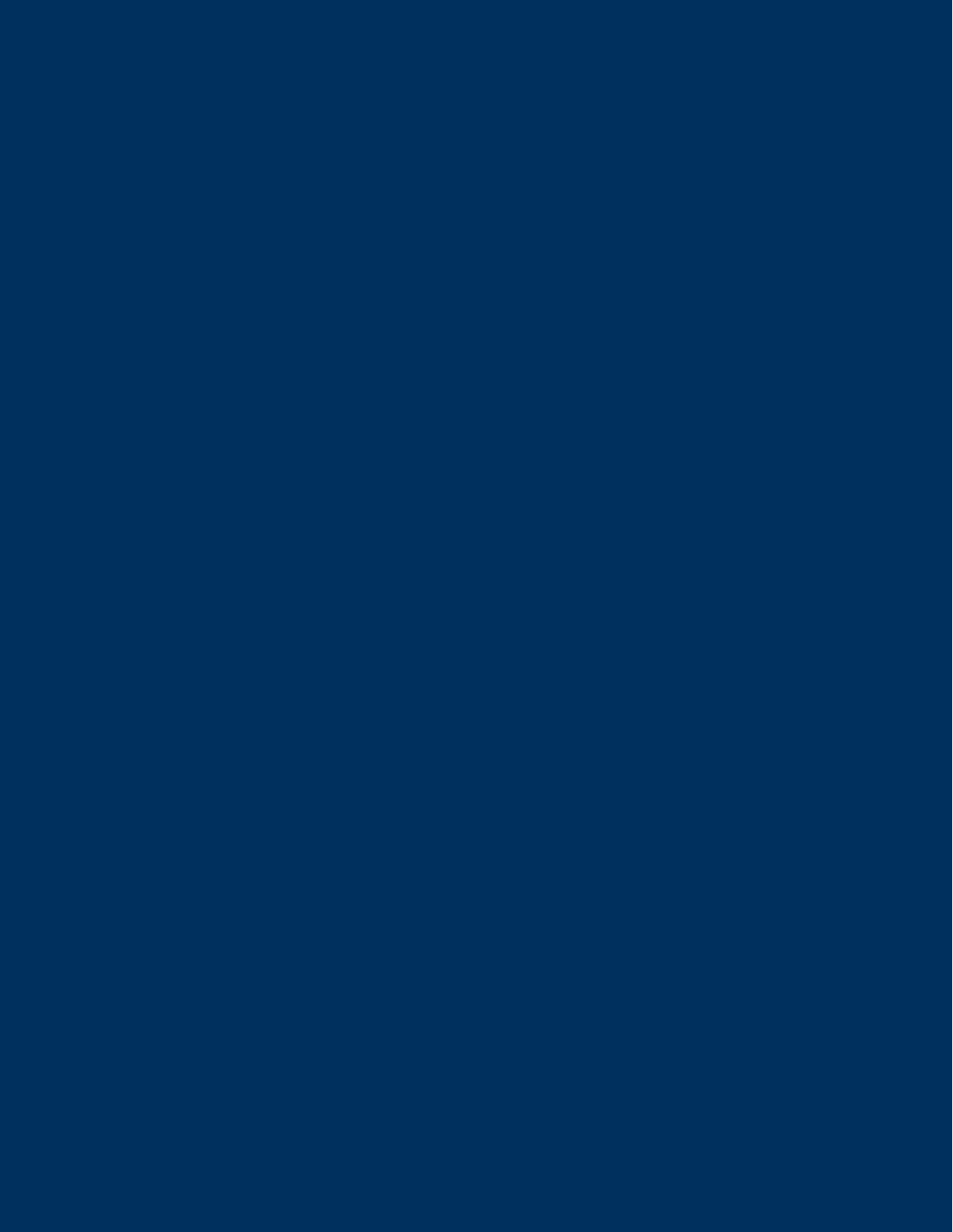# **Table of Contents**

| IPPFOC and the International Professional Practices Framework  2 |
|------------------------------------------------------------------|
| Overview of the IPPF Volunteer Committees and Board 3            |
|                                                                  |
|                                                                  |
|                                                                  |
|                                                                  |
|                                                                  |
|                                                                  |
|                                                                  |
|                                                                  |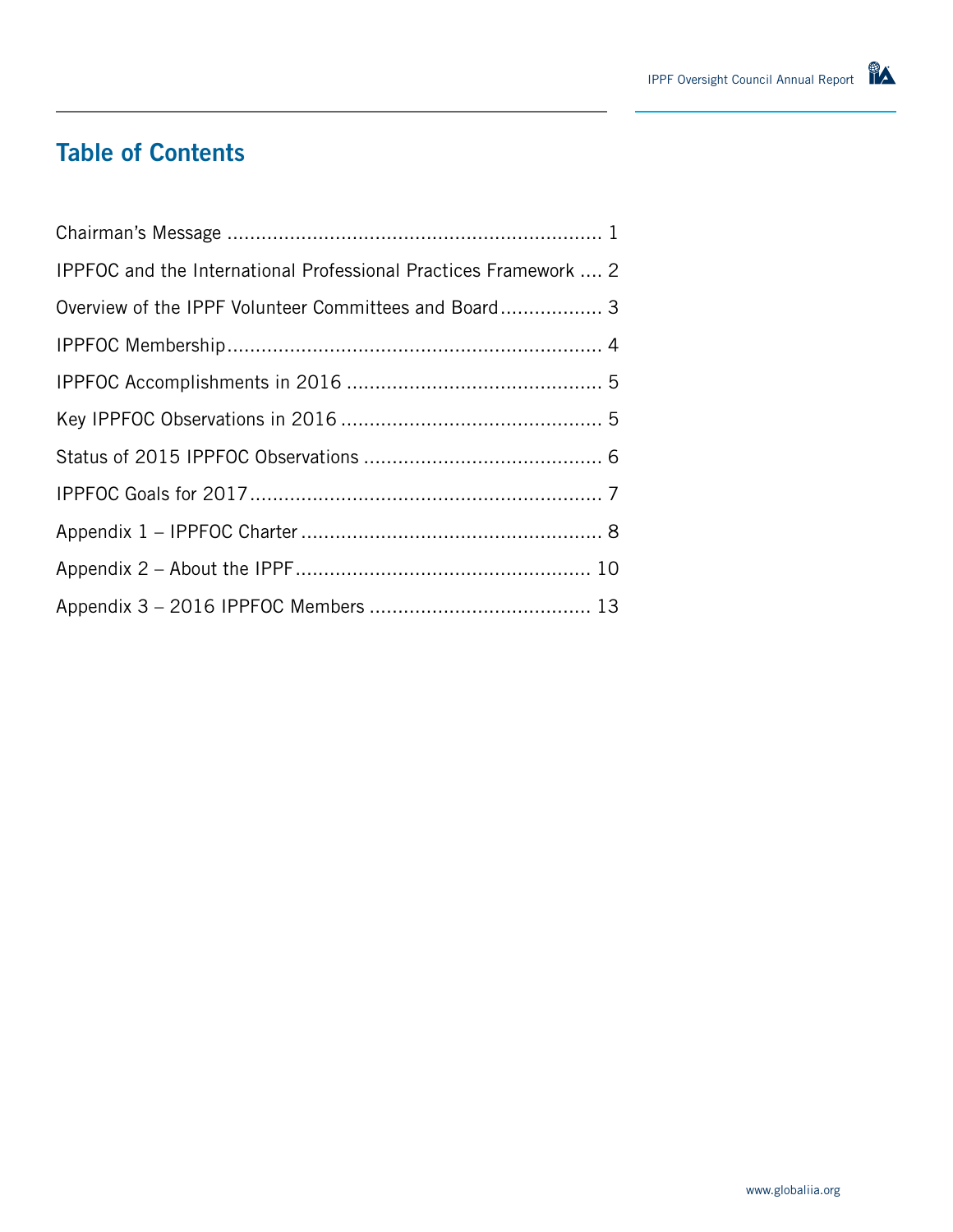

Peter Gleason, Chairman IPPF Oversight Council

# Chairman's Message

The 2016 annual report of the International Professional Practices Framework Oversight Council (IPPFOC) summarizes the Council's sixth year of oversight. The IPPFOC is an international, independent body established by the IIA Global Board of Directors in 2010 to evaluate and advise on the adequacy and appropriateness of The IIA's IPPF standard- and guidance-setting processes. Since its inception in 2011, the IPPFOC has comprised one representative from each of the same five organizations: the National Association of Corporate Directors (NACD), the International Federation of Accountants (IFAC), the International Organisation of Supreme Audit Institutions (INTOSAI), the Organisation for Economic Co-operation and Development (OECD), and the World Bank.

The IPPFOC monitored a dynamic year in IIA Global Standards and Guidance. A new structure for the committees that develop IPPF guidance became effective July 2016. The implementation of the new IPPF continued through the coordinated efforts of the International Internal Audit Standards Board (IIASB), guidance committees, IIA institutes, and IIA global headquarters staff. The IIASB proposed changes to the *International Standards for the Professional Practice of Internal Auditing* and exposed them for public comment, releasing the revised *Standards* October 1, 2016 with an effective date of January 1, 2017. As planned, Implementation Guides were released to replace the Practice Advisories specifically associated with the attribute and performance standards.

Thus, in its role of supporting good organizational governance, the IPPFOC reviewed the charters for the new IPPF committees and observed their meetings. The Council also examined the processes for revising, exposing, and promulgating the *Standards* and for writing and publishing Supplemental Guidance. In addition, the Council monitored how The IIA addressed past observations and recommendations.

Respectfully, I take this opportunity to recognize our loss of Council member Wayne Moore, a Certified Internal Auditor and valued IIA volunteer for more than 35 years, who died in 2016. The IPPFOC joins IIA staff and volunteers in appreciating Wayne's lifelong contributions to The IIA and the internal audit profession.

I have served on the IPPFOC since January 2011 and became its chairman in 2014. In completing my final term, I welcome Alta Prinsloo as the new IPPFOC chairman and Friso Van der Oord as the new NACD representative. I'd also like to welcome new Council member Günther Meggeneder, who was chairman of the IIA Global Board of Directors 2010–2011. I extend my wholehearted appreciation to IIA President and CEO Richard Chambers, 2016–2017 Chairman of the IIA Global Board of Directors Angela Witzany, 2015–2016 Chairman of the IIA Global Board of Directors Larry Harrington, and the IIA staff and IPPFOC members with whom I have served.

Sincerely,

Peter Gleason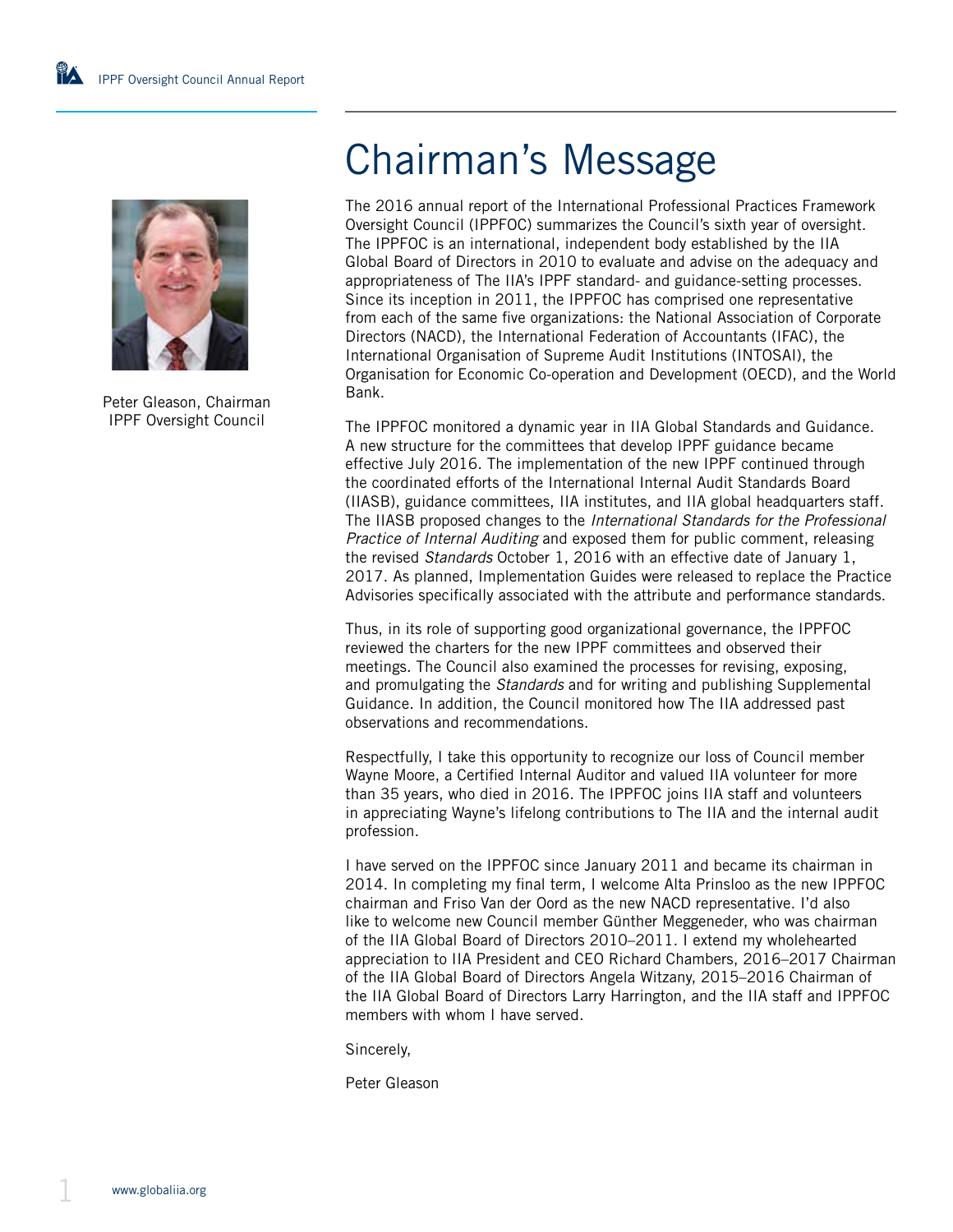# **IPPFOC and the International Professional Practices Framework**

The IIA Global Board of Directors established the IPPFOC in October 2010 to promote inclusiveness, transparency, and other qualities that would increase stakeholder confidence that the outputs of the International Internal Audit Standards Board (IIASB) and The IIA's guidance development committees serve both internal audit stakeholders and a broader public interest globally.

The International Professional Practices Framework (IPPF)® is the conceptual framework that organizes authoritative guidance promulgated by The IIA. The scope of the IPPF is only authoritative guidance developed by an IIA international technical committee following appropriate due process. Technical committees are those committees and the board that report to either the Professional Practices Advisory Council (PPAC) or the Professional Guidance Advisory Council (PGAC). Their missions and structure are outlined below.

The IPPFOC oversees the PPAC and the PGAC and their respective committees and board. The IPPFOC's mission is to evaluate and advise on the adequacy and appropriateness of The IIA's IPPF standard- and guidance-setting processes. Based on its evaluations, the IPPFOC may recommend that the committees and/or the IIASB consider adjusting their charters and processes. The Council's overarching role is to recommend process improvements to The IIA Global Board of Directors.

Appendix 1 provides the IPPFOC charter. Appendix 2 describes the elements of the IPPF.

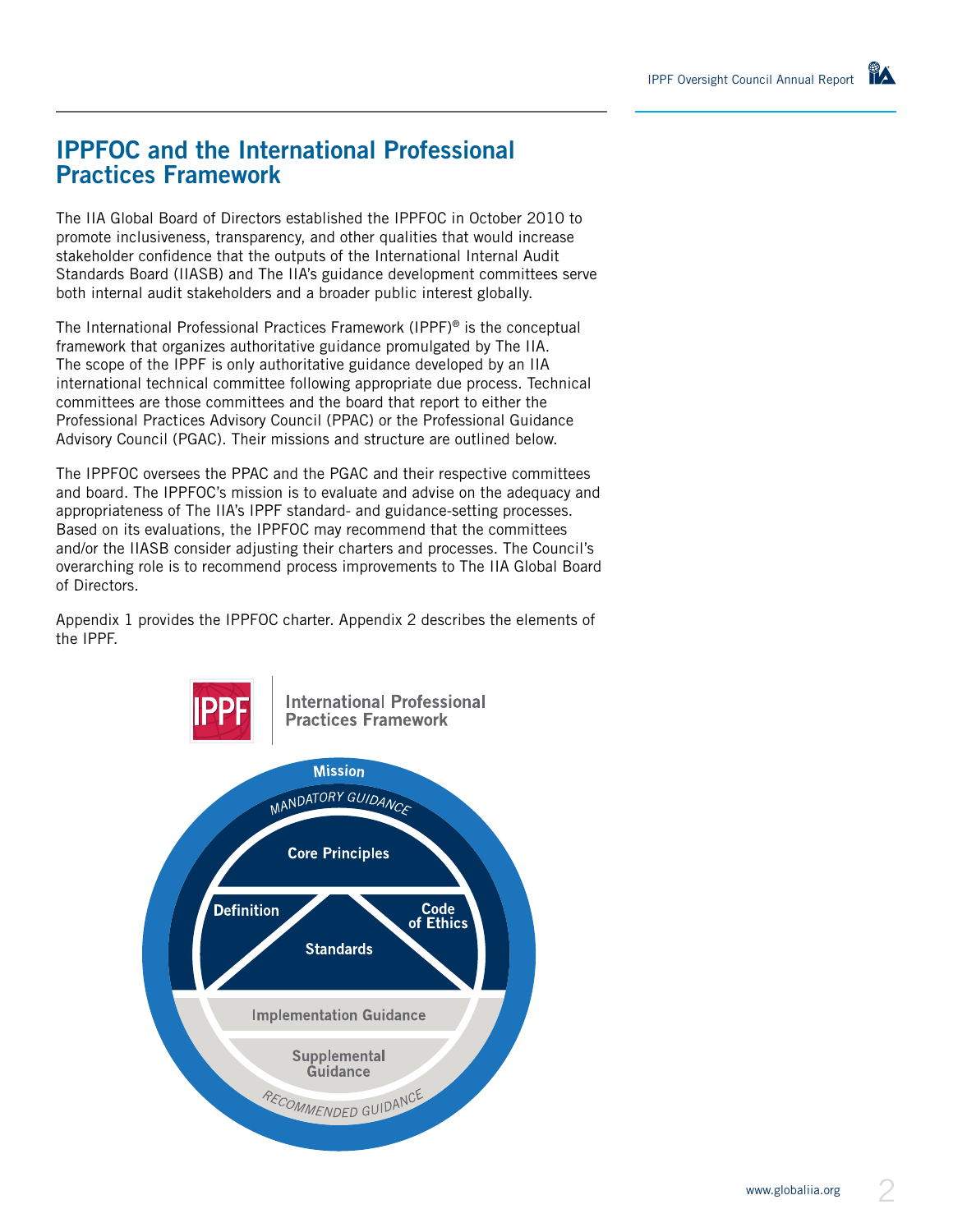## **Overview of the IPPF Volunteer Committees and Board**

In 2016, The IIA revamped the structure and charters of the IIASB, the professional guidance-setting committees, and the two governing advisory councils. The IIASB and the Professional Responsibility and Ethics Committee (PREC) report to the PPAC. The Guidance Development Committee (GDC), Financial Services Guidance Committee (FSGC), Information Technology Guidance Committee (ITGC), and Public Sector Guidance Committee (PSGC) report to the PGAC.

The structure and missions of each advisory council and committee are briefly described here.

- The Professional Practices Advisory Council consists of the chairmen of the IIASB and the PREC and the IIA Executive Committee's vice chair of Professional Practices. The PPAC's mission is "to serve the internal audit profession and the public interest by overseeing the development, promulgation, and issuance of Mandatory Guidance and Implementation Guidance."
	- The IIASB's mission is "to provide authoritative, relevant, timely, and globally recognized standards and related guidance, essential to the delivery of consistent and high-quality professional internal auditing. The IIASB develops, issues, and maintains the *International Standards for the Professional Practice of Internal Auditing*, manages the IPPF glossary, and guides the development of The IIA's International Professional Practices Framework (IPPF) Implementation Guidance in support of the *Standards*."
	- The PREC's mission is "to promote an understanding of, and to identify ways to promote the importance of, the professional responsibilities of internal auditors, certificate holders, and certificate candidates to include adherence with the Code of Ethics and conformance with the *International Standards for the Professional Practice of Internal Auditing*."
- The Professional Guidance Advisory Council consists of the vice chair of Professional Guidance and the chairmen of the GDC, FSGC, ITGC, and PSGC. The PGAC's mission is "to serve the internal audit profession and the public interest by overseeing the development, promulgation, and issuance of Supplemental Guidance."
	- The GDC's mission is "to strategically direct the development of IPPF Supplemental Guidance in support of internal auditors globally by identifying, prioritizing, commissioning, and ultimately, approving guidance specifically geared toward the unique needs of internal auditors."
	- The FSGC's mission is "to strategically direct the development of IPPF Supplemental Guidance in support of financial services auditors globally by identifying, prioritizing, commissioning, and ultimately, approving guidance specifically geared toward the unique needs of internal auditors servicing the financial services industry."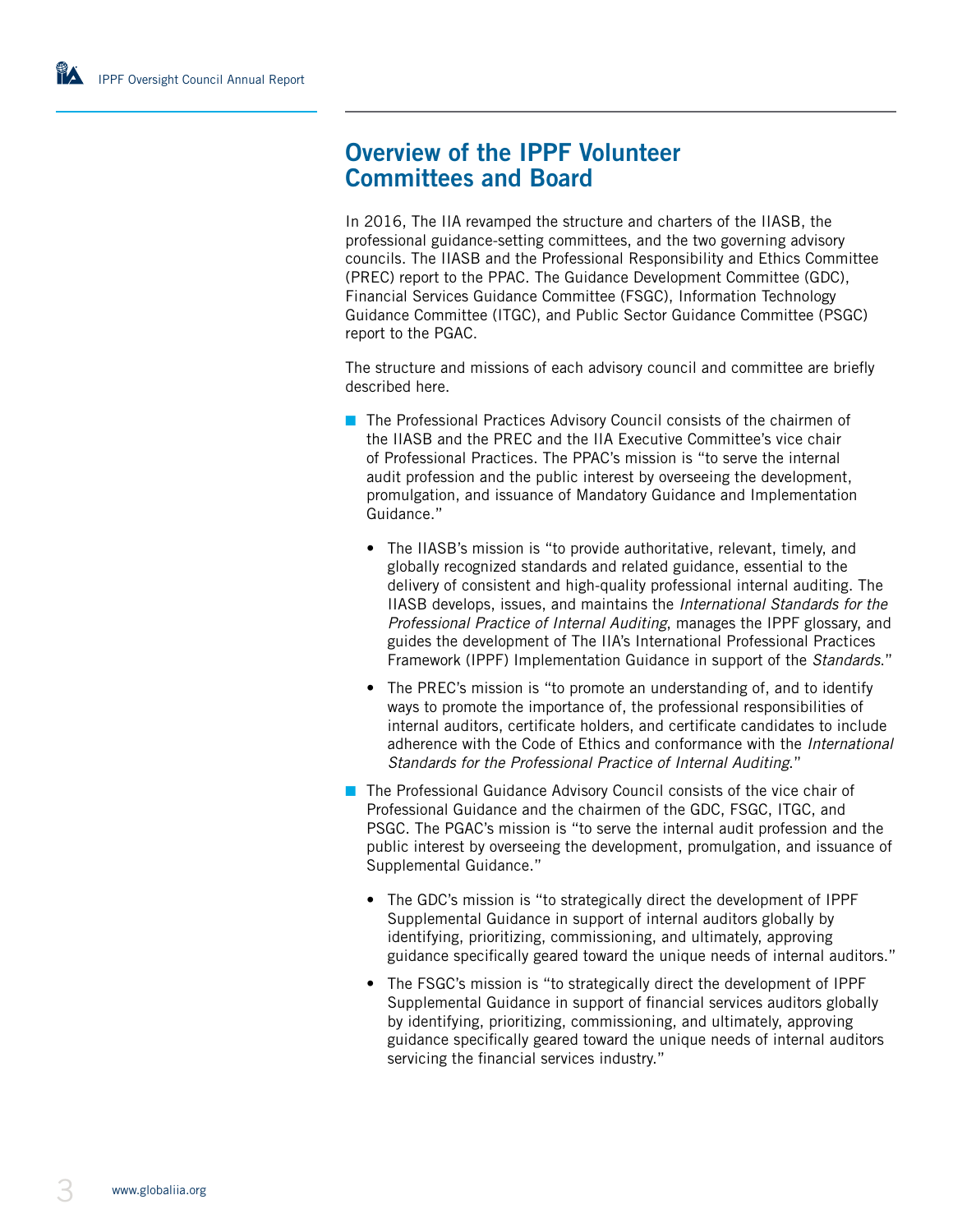- The ITGC's mission is "to strategically direct the development of IPPF Supplemental Guidance related to information technology (IT) in support of internal auditors globally by identifying, prioritizing, commissioning, and ultimately, approving guidance specifically geared toward the unique needs of IT audit."
- The PSGC's mission is "to strategically direct the development of IPPF Supplemental Guidance in support of public sector auditors globally by identifying, prioritizing, commissioning, and ultimately, approving guidance specifically geared toward the unique needs of internal auditors servicing the public sector."

# **IPPFOC Membership**

The IPPFOC reports to the IIA Global Board of Directors, which approves the stakeholder organizations that comprise the Council. The stakeholder organizations represent boards, management, public and private sector auditors, regulators and government authorities, investors, and international organizations. The IIA Global Board also appoints two IIA representatives. Appendix 3 provides member biographies.

| <b>ORGANIZATION</b> | <b>REPRESENTATIVE</b> | <b>TERM ENDS</b><br><b>DECEMBER</b><br>31 |
|---------------------|-----------------------|-------------------------------------------|
| <b>IFAC</b>         | Alta Prinsloo         | $2016^{(1)}$                              |
| <b>INTOSAI</b>      | Jacek Jezierski       | 2018                                      |
| <b>NACD</b>         | Peter Gleason         | $2016^{(2)}$                              |
| <b>OECD</b>         | Janos Bertok          | 2018                                      |
| World Bank          | Svetlana Klimenko     | 2017                                      |
| The IIA             | Denny Beran           | 2017                                      |
| The IIA             | Wayne Moore           | $2016^{(3)}$                              |
| The IIA             | Lisa Hirtzinger       | Ongoing <sup>(4)</sup>                    |

(1) Alta Prinsloo will hold the chairman position for the 2017–19 term.

- (2) Peter Gleason completed two three-year terms, including fulfilling a term as chairman, which ended December 31, 2016. The NACD will be represented by Friso Van der Oord during the 2017–19 term.
- (3) Günther Meggeneder was appointed by Angela Witzany to replace Wayne Moore for the 2017–19 term as a designated IIA representative to the Council.
- (4) Lisa Hirtzinger is the vice president of IIA Global Standards and Guidance; her ex officio role is ongoing, nonvoting, and advisory in nature.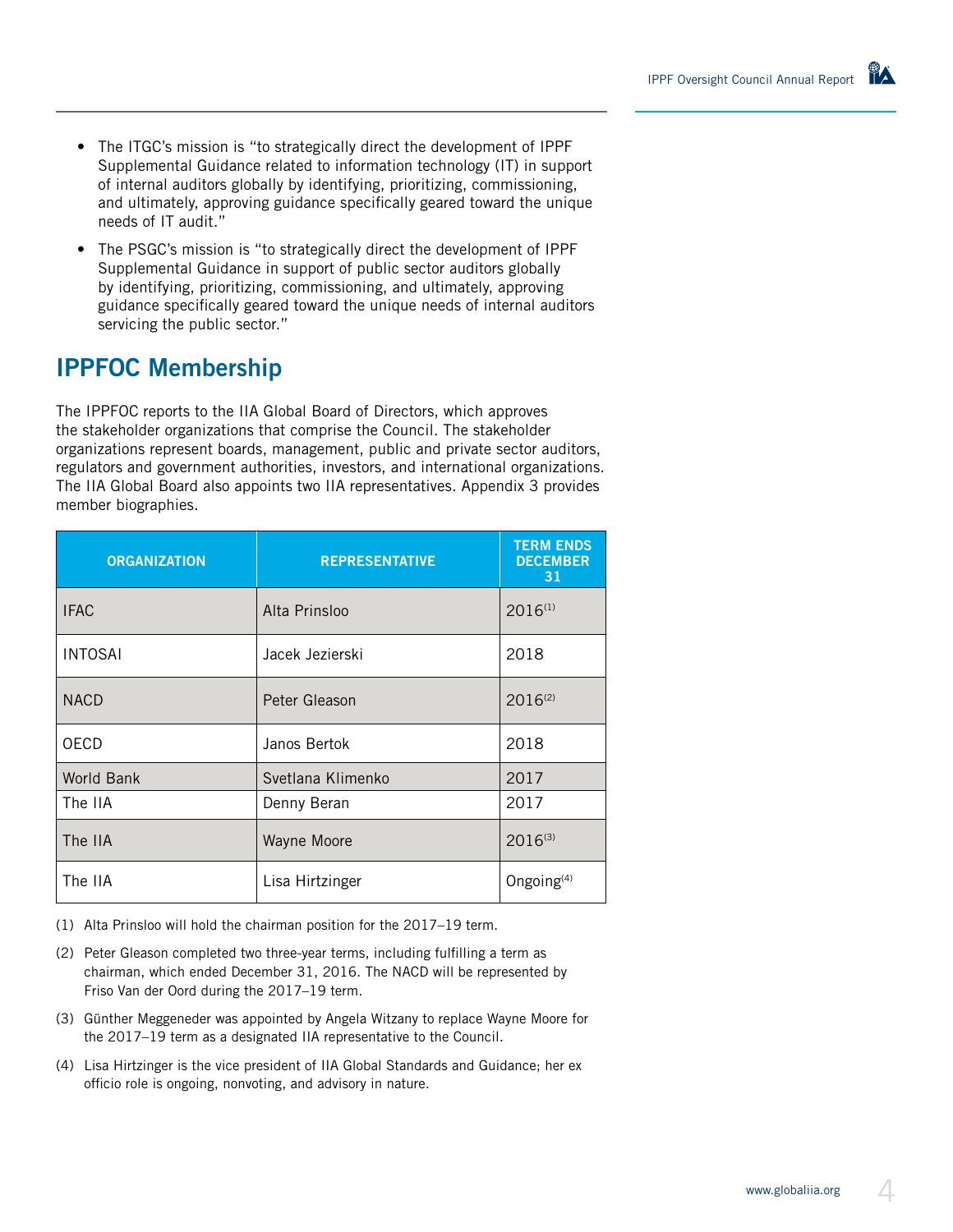# **IPPFOC Accomplishments in 2016**

In 2016, the oversight activities of the IPPFOC included:

- **1.** Reviewing the IIASB's process for publicly exposing the changes to the *Standards* and for receiving and managing public comments about the changes. The Council focused on responses from stakeholders. Denny Beran observed multiple IIASB meetings related to the *Standards* exposure.
- **2.** Reviewing the guidance development and release process for due diligence.
- **3.** Observing meetings at The IIA's 2016 International Conference. Denny Beran and Alta Prinsloo joined the IIASB's meeting. Svetlana Klimenko and Alta Prinsloo attended the PSGC meeting.
- **4.** Reviewing new charters and work plans for guidance committees under a structure that had been revamped in 2016.
- **5.** Examining new committees' processes and priorities.
- **6.** Receiving briefings from Paul Sobel, chairman of the IIASB, and Charlie Wright, vice chair of Professional Guidance.
- **7.** Monitoring the implementation status of the IPPFOC's 2015 recommendations, especially related to the proposal to delink the IPPF/ *Standards* glossary from the *Standards* and the needs to increase the stability of IIA global headquarters staff and to ensure the sustainability of the IPPFOC.

# **Key IPPFOC Observations in 2016**

- **1. All committees:** With new staff and new committees in place, the committees needed to focus on developing a process for knowledge transfer, criteria for project prioritization, and other processes as the committees evolve. The most recent meeting observation evidenced that project prioritization criteria had been established.
- **2. All committees:** With the release of a large volume of guidance in 2016, the IPPFOC wanted to better understand the processes by which the committees can sustain momentum, interact, and share knowledge to align guidance messaging and maximize efficiency.
- **3. IIASB:** Outgoing and incoming IIASB chairmen effectively transferred knowledge. Overlapping timing of the exposure of proposed *Standards* revisions and onboarding new members appeared to complicate the disposition process for new members. In the future, the IIASB may wish to consider altering the timing of public exposure and review periods to avoid its concurrence with onboarding new members. The IIASB clarified its responsibility for Implementation Guidance.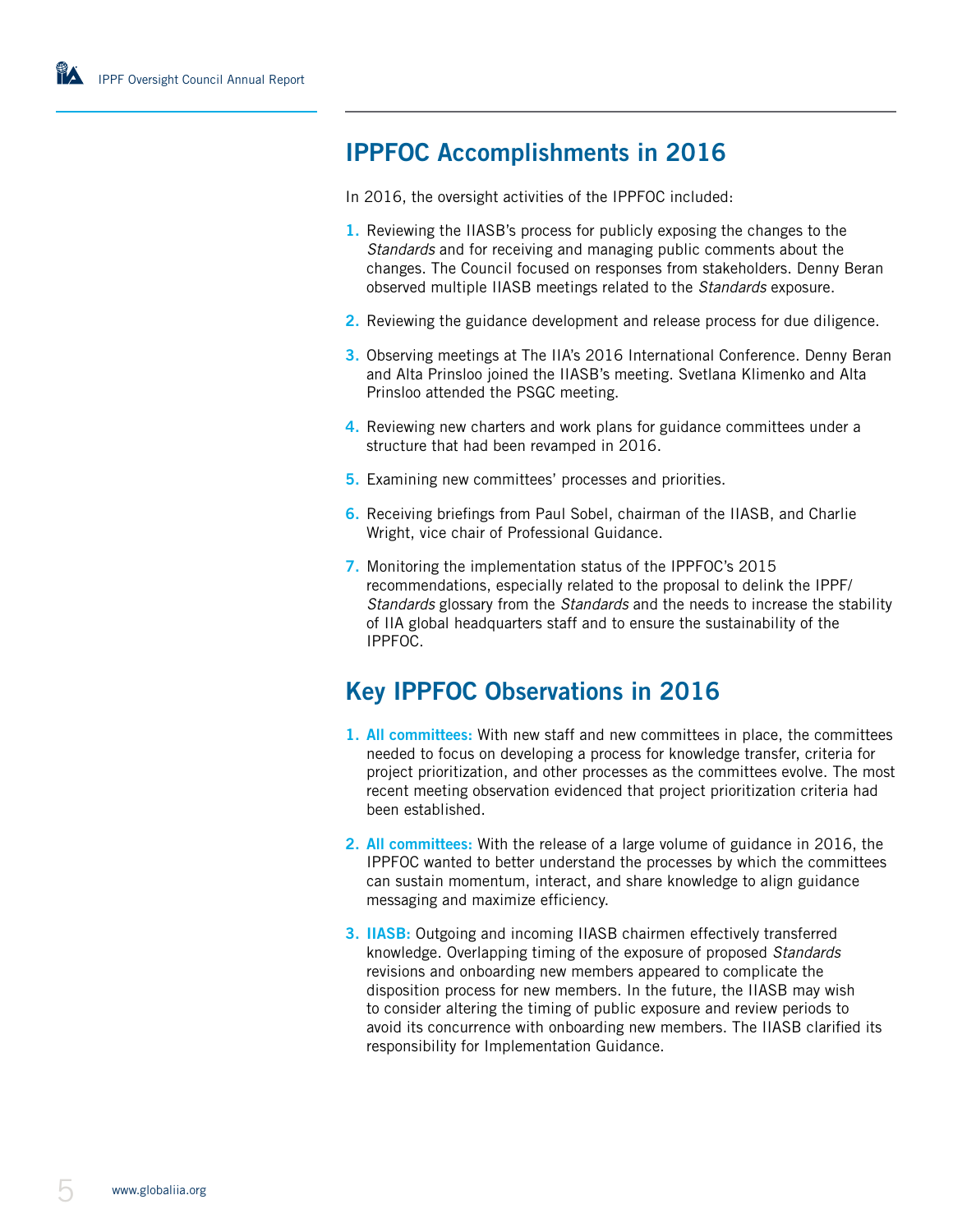- **4. Local guidance by institutes:** The IPPFOC continues to be concerned about the potential for local guidance (i.e., "thought leadership") to be viewed as authoritative. It will be critical for The IIA to increase the communication and exchange of knowledge and guidance with IIA institutes globally to improve collaboration and define differences between pieces that should be considered "thought leadership" and those that qualify as "global guidance."
- **5. IIA Global Board of Directors:** According to the IPPFOC's charter, every three years the IIA Global Board of Directors should reconfirm the participation of the organizations represented on the Council, which means this will occur in 2017.

# **Status of 2015 IPPFOC Observations**

**1. Observation:** The IIASB proposed delinking the IPPF/*Standards* glossary from the *Standards* to expand its application to the IPPF. The IPPFOC suggested that the IIASB establish controls to ensure the clarity and consistency of the meaning of glossary terms when used within a standard.

**Status:** The proposal to delink the glossary from its position as part of the *Standards* was approved December 2015. The next step, planned for 2017, is to expand the existing glossary to include terms from Implementation Guidance and Supplemental Guidance. The expanded IPPF glossary is expected to be published in 2018.

The IIASB will continue to ensure that glossary terms that could affect the meaning of a standard are included in future exposures of the *Standards*. Beginning in 2019, any defined terms that are relevant to the *Standards* will be included in the *Standards* exposure materials to ensure clarity of the meaning of the individual standards containing the defined term.

**2. Observation:** The IIA needed a process to ensure the creation of high-quality content in Supplemental Guidance.

**Status:** The IIA Global Standards and Guidance department created processes to collect input from committee members, institutes, and other stakeholders during the guidance planning phase. Additionally, the committee structure changed in 2016 to more efficiently and effectively leverage the experience and dedication of volunteers and enhance the quality and consistency of guidance and its linkage to existing guidance.

**3. Observation:** The IIA needed a strategy for sharing and distinguishing content and guidance across various IIA entities.

**Status:** An entitywide IIA content strategy process was initiated to improve content development and enhance the coordination among all IIA departments. The IIA created the role of chief knowledge officer to align content areas, processes, committees, charters, and advisory councils.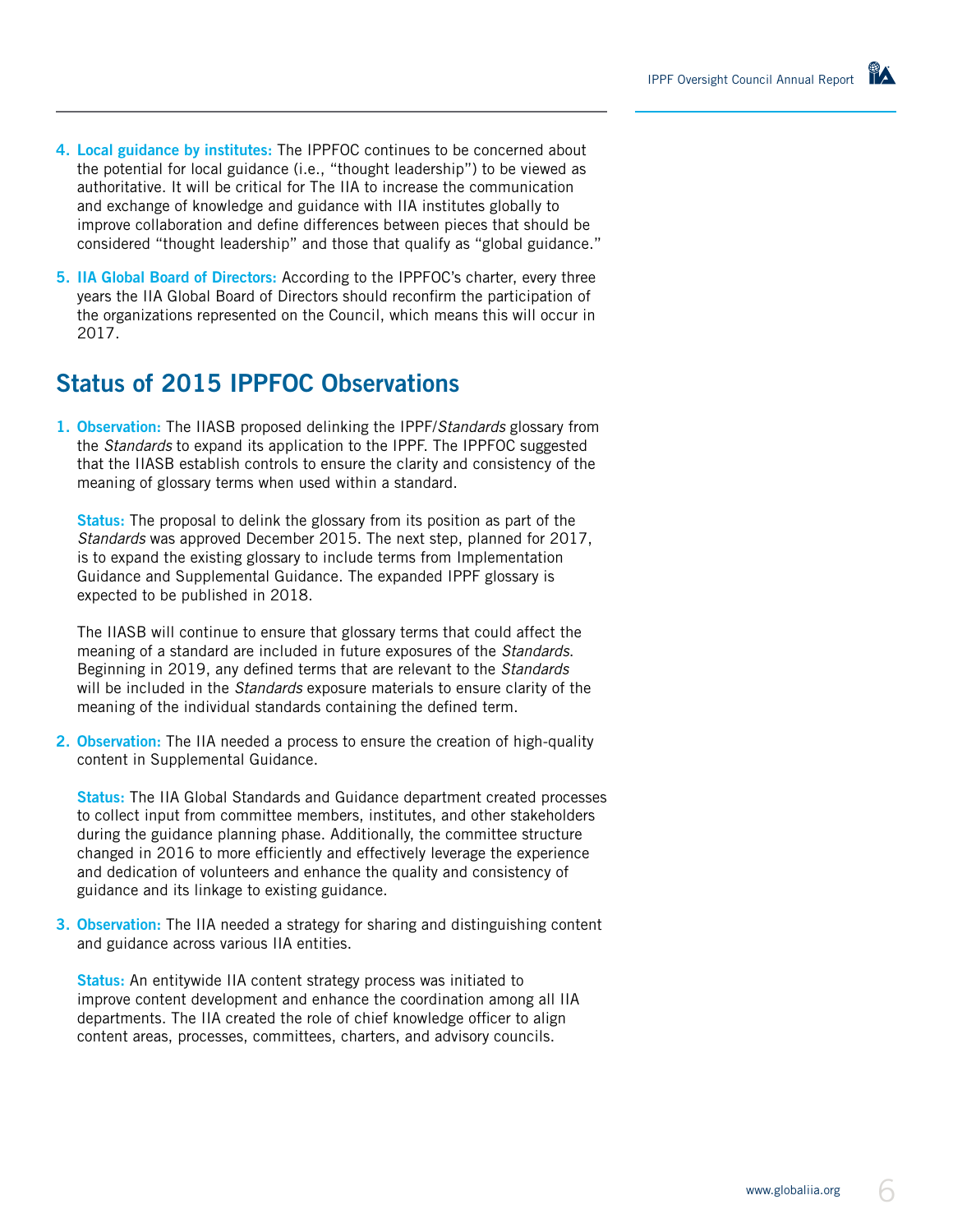**4. Observation:** The timeliness of the release of Supplemental Guidance could be improved.

**Status:** The committee structure changed in 2016 to ensure more timely release of guidance. In addition, the newly formed committees addressed the disposition of old materials due for review, refresh, or retirement.

**5. Observation:** The IIA Global Standards and Guidance department should introduce a plan to reduce turnover of staff.

**Status:** The IIA and the IPPFOC have focused on succession planning and recruitment of high-quality talent to stabilize both entities within the growing IIA organization. In 2016, two experienced internal auditors were added to the Standards and Guidance staff, and the IPPOC added members who understand the IPPF, including a former member of the IPPF Relook Task Force.

**6. Observation:** The stability, sustainability, and diversity of representation on the IPPFOC could be improved.

**Status:** The tenure of the IPPFOC members has increased. Every three years, the IIA Global Board must confirm the addition of the organizations (not the individuals) represented on the IPPFOC; its next approval will occur in July 2017. The Council will meet in March 2017 to discuss a strategy for evaluating the organizations to be considered as a source of additional IPPFOC representatives.

### **IPPFOC Goals for 2017**

- **1.** Observe committee meetings, especially to consider committee interactions, knowledge sharing, efficiency, and ongoing momentum to produce quality guidance.
- **2.** Observe PGAC and PPAC meetings and look for ways to enhance efficiency and knowledge sharing.
- **3.** Ask the IIA Global Board of Directors to review potential organizations that could be added to the IPPFOC.
- **4.** Observe and monitor the PREC for recommendations regarding rates of conformance with the IPPF's Mandatory Guidance.
- **5.** Review the IPPFOC charter to ensure it reflects recent IIA committee changes and to consider the potential of extending the Council's role beyond oversight by adding an advisory capacity.
- **6.** Continue to review due process, provide oversight, and monitor progress on recommendations, including a review of due process applied for guidance issued in 2016.
- **7.** Evaluate processes related to defining and monitoring the local guidance of IIA institutes and to assuring quality translations of mandatory and recommended guidance.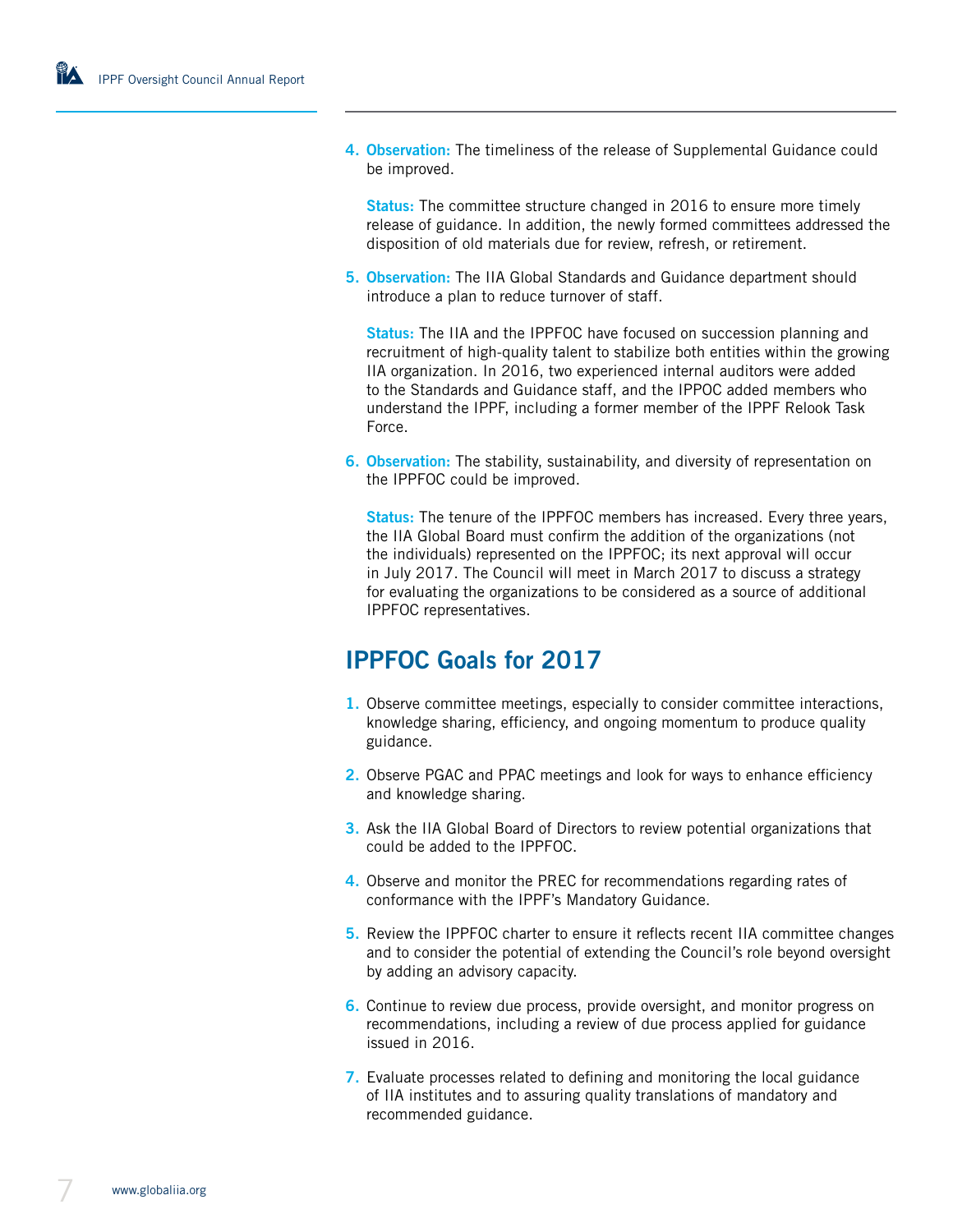# **Appendix 1 – IPPFOC Charter**

#### MISSION

The mission of the International Professional Practices Framework (IPPF) Oversight Council is to evaluate and advise on the adequacy and appropriateness of The IIA's IPPF standard- and guidance-setting processes.

#### STRUCTURE

The IIA Global Board of Directors appoints the stakeholder organizations represented in the Council. These organizations represent boards, management, public and private sector auditors, regulators and government authorities, investors, and international organizations, as well as members selected by the IIA Global Board of Directors. Participation by the various organizations is reconfirmed every three years.

The Council shall be made up of no more than 11 members as follows:

- Representatives nominated from different organizations in the stakeholder community, excluding IIA national or international volunteers or staff who have served or worked for The IIA in the past two years.
- Two individual members appointed by The IIA chairman of the board, excluding those currently serving on any of the IPPF standard- and guidancesetting committees that are subject to oversight of this Council.
- The IIA vice president responsible for the IPPF standards and guidance (ex officio member and staff, nonvoting).

The Council may invite a number of nonvoting observers to participate in its deliberations.

To ensure the Council is refreshed, any individual shall not serve more than two consecutive three-year terms, excluding the ex officio member, staff position. In the event that a vacancy occurs during a Council member's term, the replacement individual may fulfill the remaining term of the original Council member and afterward, up to two consecutive three-year terms.

The voting members shall select the chairman from among the members of the stakeholder community. The chairman's term shall be three years. If reappointed by the voting members, the chairman may serve a consecutive and additional three-year term, not to exceed six years in total as chairman.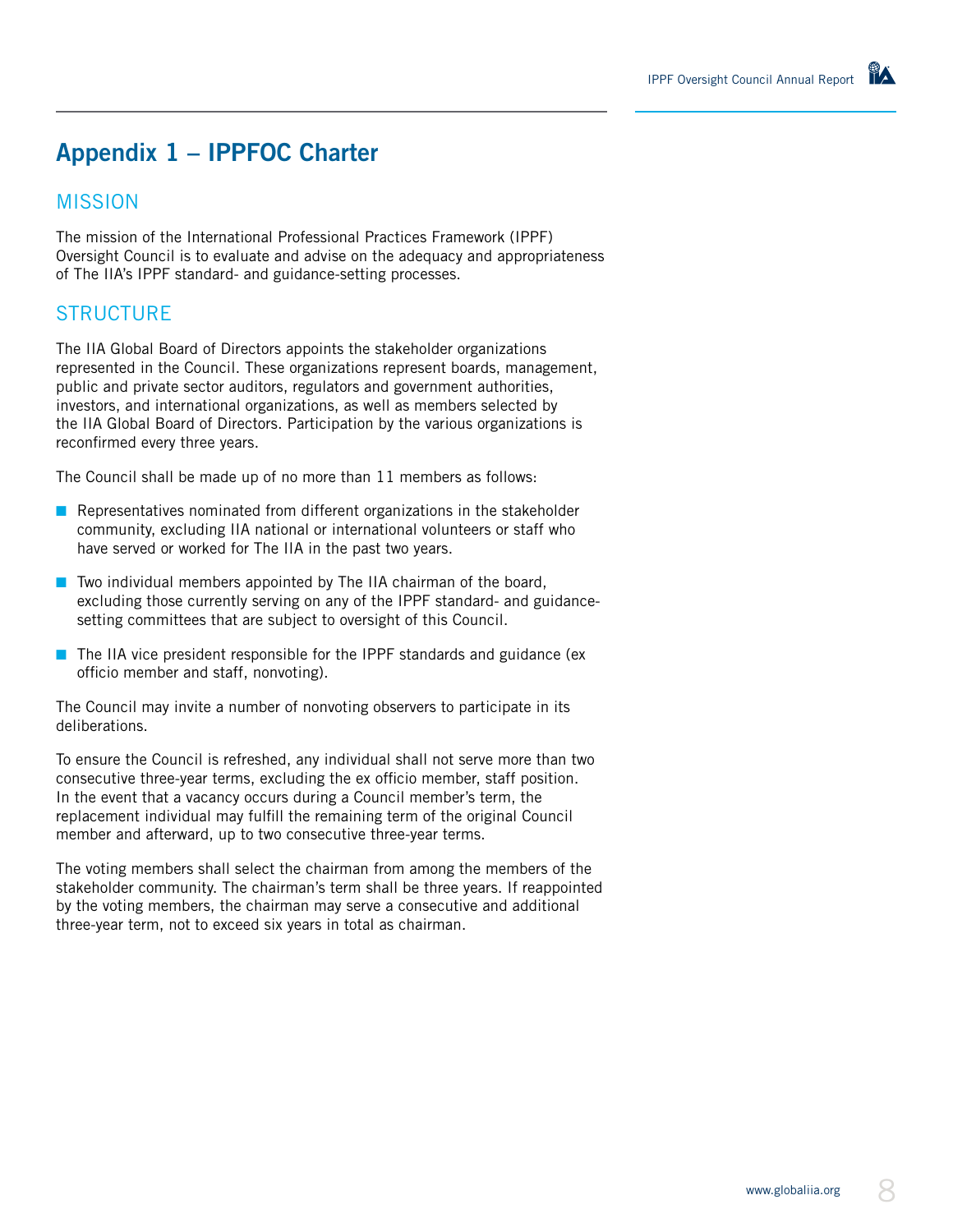#### RESPONSIBILITIES

In order to promote inclusiveness, transparency, and other qualities that will generate internal audit stakeholders' confidence that the outputs of IPPF standard- and guidance-setting committees are in the public interest, the Council will:

- Evaluate the rigor of IPPF mandatory guidance-setting process prior to its approval.
- Evaluate procedures for IPPF recommended guidance-setting and determine whether they represent internationally accepted practices.
- Recommend to the IIA Global Board of Directors improvements to the IPPF standard- and guidance-setting processes.
- Review the process by which the IPPF standard- and guidance work plans are set and the reasonableness of the content of those plans.
- Recommend to the IIA Global Board of Directors additions to the content of the work plans, when deemed appropriate.
- Review the charters of the IPPF standard- and guidance-setting committees of The IIA.
- Communicate in the Council's annual report the adequacy and the appropriateness of the processes employed for IPPF standard- and guidancesetting.
- At least every three years, review and, where appropriate, recommend to the IIA Global Board of Directors changes to the IPPF Oversight Council's charter.
- At least annually, the chairman of the Council will report to the IIA Global Board of Directors regarding the Council's activities.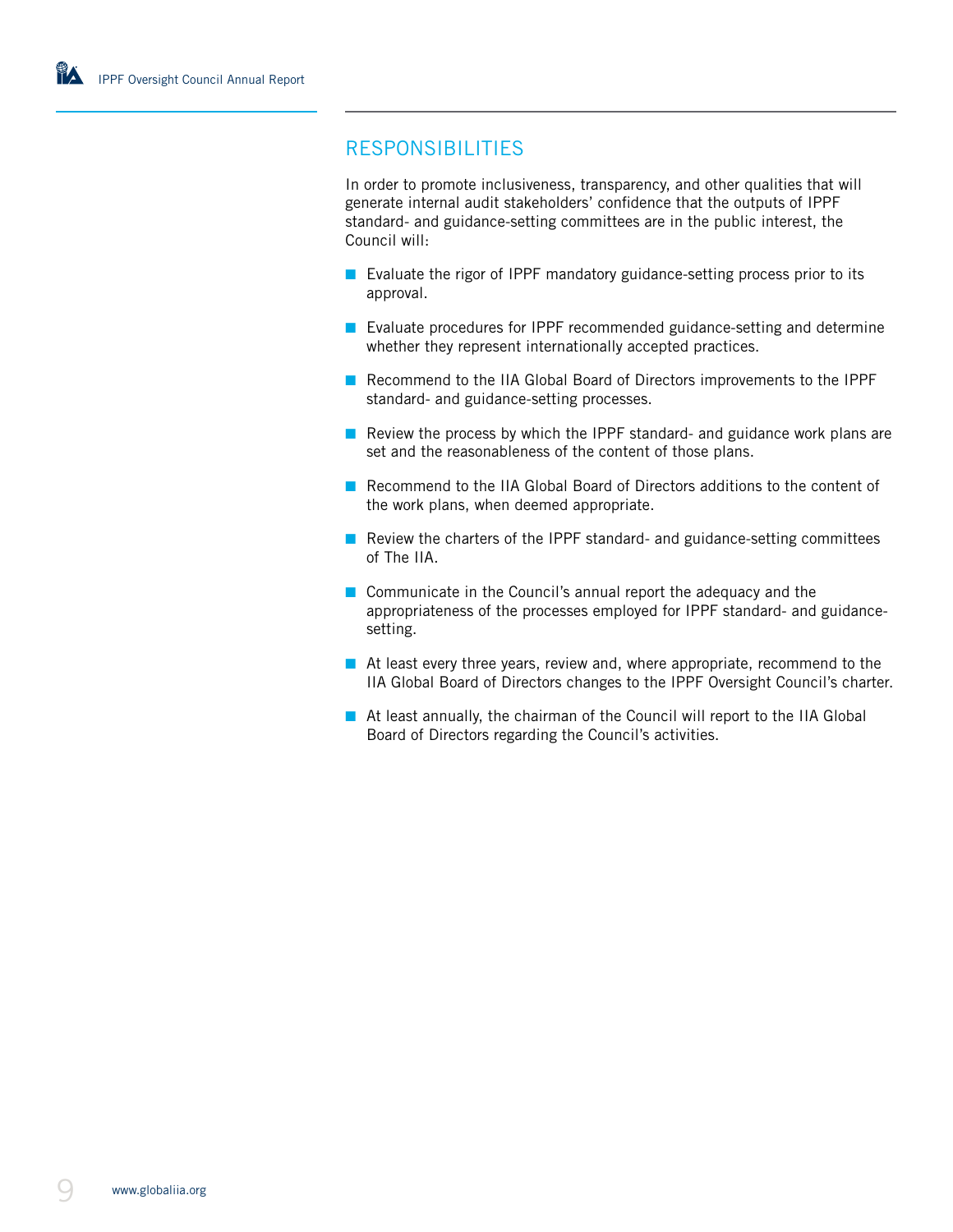# **Appendix 2 – About the IPPF**

The IPPF is the conceptual framework that organizes authoritative guidance promulgated by The IIA. "Authoritative" refers to guidance developed through a due diligence process that involves IIA international committees and independent oversight. The guidance in the IPPF is organized into categories of Mandatory Guidance and Recommended Guidance. Recommended Guidance is subdivided into Implementation Guidance and Supplemental Guidance. The elements of the IPPF and its guidance are defined below.

#### THE MISSION OF INTERNAL AUDIT

The Mission of Internal Audit is "to enhance and protect organizational value by providing risk-based and objective assurance, advice, and insight." The Mission articulates what internal audit aspires to accomplish within an organization. Its place in the IPPF is deliberate, demonstrating how practitioners should leverage the entire framework to facilitate their ability to achieve the Mission.

#### MANDATORY GUIDANCE

- Definition of Internal Auditing.
- Code of Ethics.
- Core Principles for the Professional Practice of Internal Auditing.
- *International Standards for the Professional Practice of Internal Auditing.*

#### RECOMMENDED GUIDANCE

- Implementation Guidance.
- Supplemental Guidance: Practice Guides, Global Technology Audit Guides, Guides to the Assessment of IT Risks.

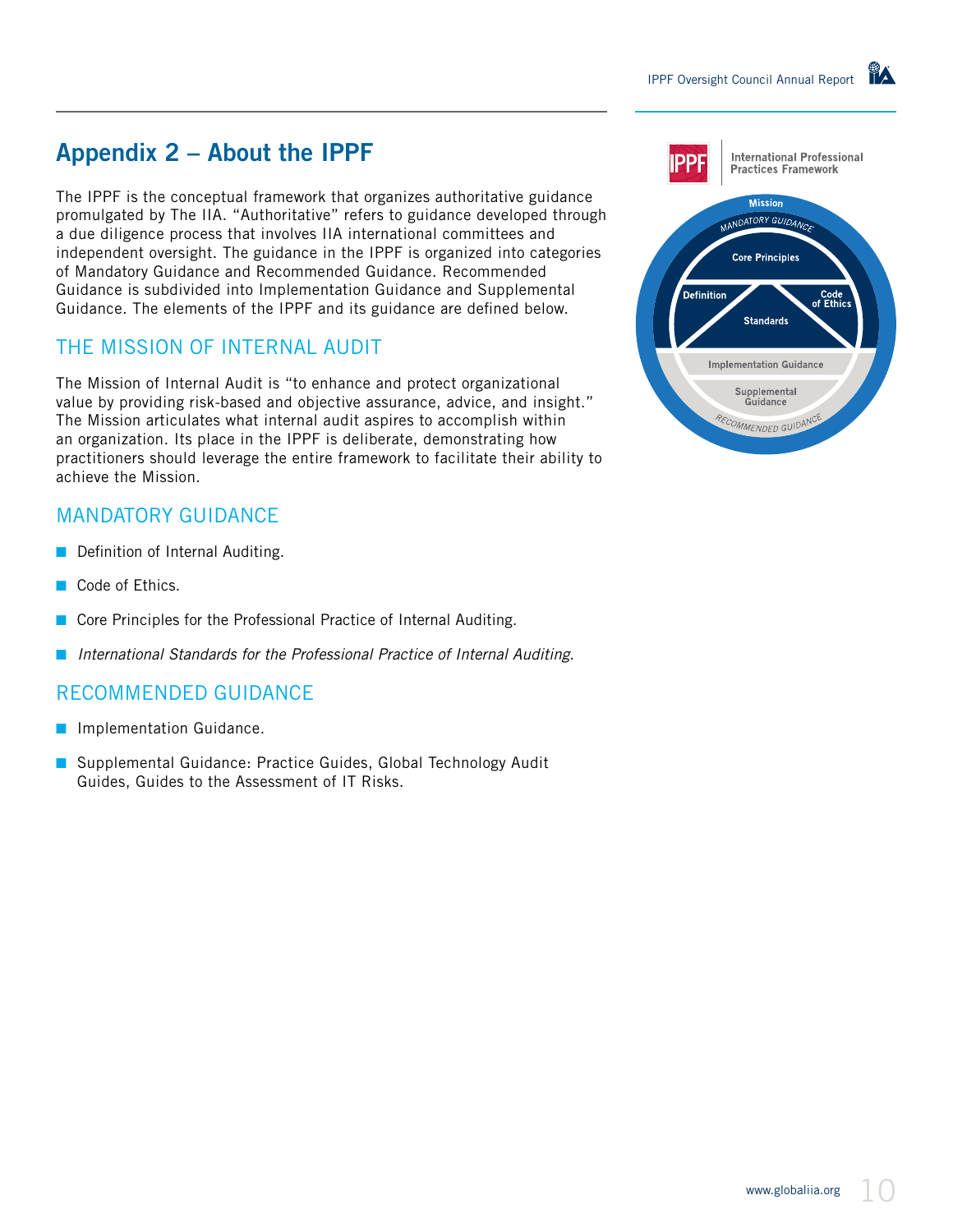#### **Mandatory Guidance**

Conformance with the principles set forth in Mandatory Guidance is required and essential for the professional practice of internal auditing. Mandatory guidance is developed following a due diligence process that includes public exposure. The mandatory elements of the new IPPF are the Core Principles, the *Standards*, the Definition of Internal Auditing, and the Code of Ethics.

| Definition of<br><b>Internal Auditing</b>                                                     | "Internal auditing is an independent, objective<br>assurance and consulting activity designed<br>to add value and improve an organization's<br>operations. It helps an organization accomplish<br>its objectives by bringing a systematic,<br>disciplined approach to evaluate and improve<br>the effectiveness of risk management, control,<br>and governance processes."<br>The Definition of Internal Auditing continues to<br>articulate what internal auditing is and states<br>the fundamental purpose, nature, and scope of<br>internal auditing.                                                                     |
|-----------------------------------------------------------------------------------------------|------------------------------------------------------------------------------------------------------------------------------------------------------------------------------------------------------------------------------------------------------------------------------------------------------------------------------------------------------------------------------------------------------------------------------------------------------------------------------------------------------------------------------------------------------------------------------------------------------------------------------|
| Code of Ethics                                                                                | States the principles and expectations governing<br>behavior of individuals and organizations in<br>the conduct of internal auditing. It describes<br>the minimum requirements for conduct and<br>behavioral expectations rather than specific<br>activities.                                                                                                                                                                                                                                                                                                                                                                |
| Core Principles for the<br>Professional Practice of<br>Internal Auditing (Core<br>Principles) | Taken as a whole, the principles articulate<br>internal audit effectiveness. For an internal<br>audit function to be considered effective, all<br>Core Principles should be present and operating<br>effectively. How an internal auditor, as well<br>as an internal audit activity, demonstrates<br>achievement of the Core Principles may be quite<br>different from organization to organization, but<br>failure to achieve any of the Core Principles<br>would imply that an internal audit activity was<br>not as effective as it could be in achieving<br>internal audit's mission (see Mission of Internal<br>Audit). |
|                                                                                               | The Core Principles are (1) demonstrates<br>integrity; (2) demonstrates competence and<br>due professional care; (3) is objective and free<br>from undue influence (independent); (4) aligns<br>with the strategies, objectives, and risks of the<br>organization; (5) is appropriately positioned and<br>adequately resourced; (6) demonstrates quality<br>and continuous improvement; (7) communicates<br>effectively; (8) provides risk-based assurance;<br>(9) is insightful, proactive, and future-focused;<br>(10) promotes organizational improvement.                                                                |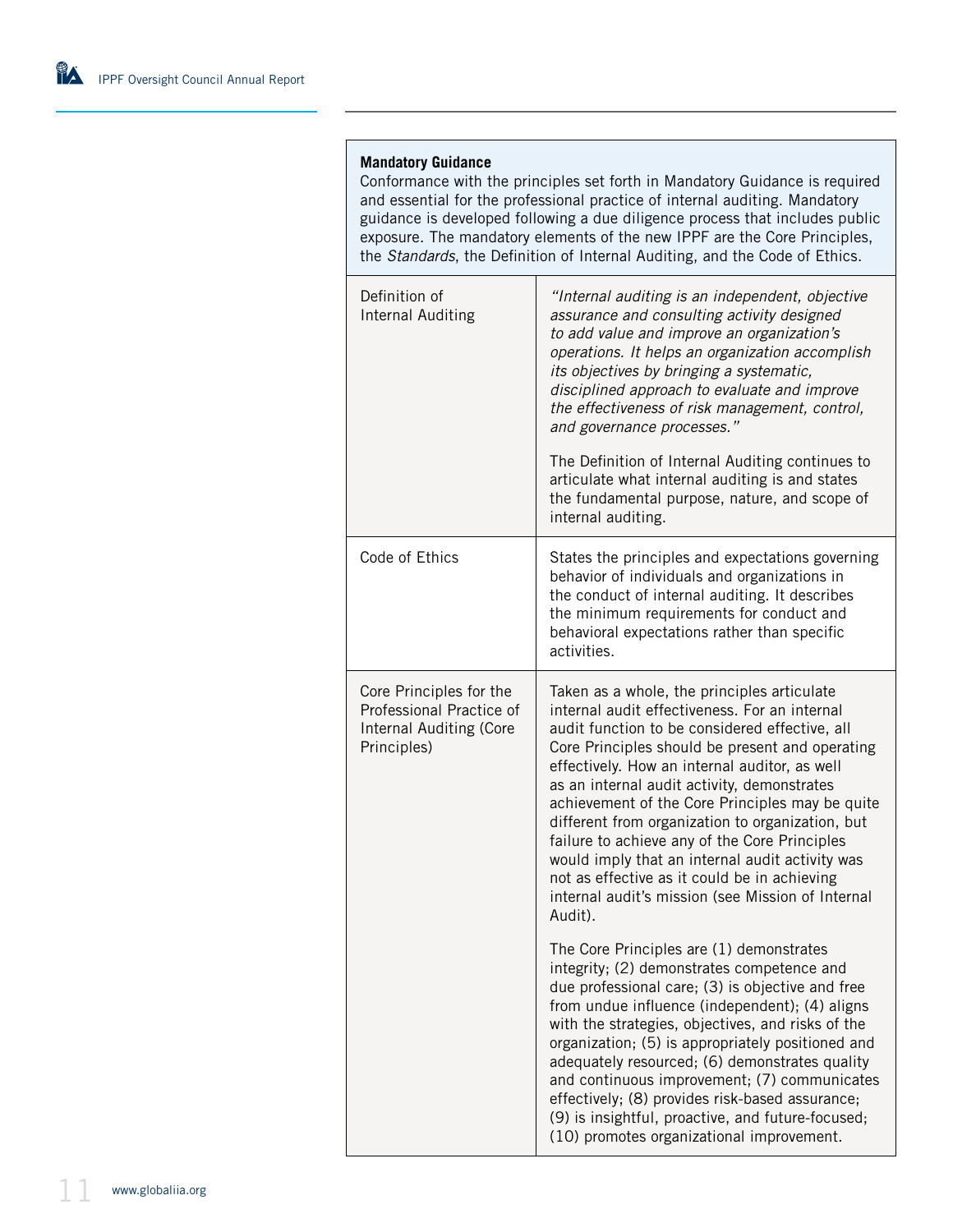| <b>International Standards</b><br>for the Professional<br>Practice of Internal<br><b>Auditing (Standards)</b>                                                                                                                                                                                                                                                                                                                | Provides a framework for performing and<br>promoting internal auditing. The principles-<br>focused Standards are mandatory and consist of:<br>• Statements of basic requirements for the<br>professional practice of internal auditing<br>and for evaluating the effectiveness of<br>its performance. The requirements are<br>internationally applicable at organizational<br>and individual levels.<br>• Interpretations, which clarify terms or<br>concepts within the statements.<br>• A glossary.<br>It is necessary to consider both the statements<br>and their interpretations to understand and<br>apply the Standards correctly. The Standards<br>employ terms that have been given specific<br>meanings, which are included in the Glossary. |  |
|------------------------------------------------------------------------------------------------------------------------------------------------------------------------------------------------------------------------------------------------------------------------------------------------------------------------------------------------------------------------------------------------------------------------------|--------------------------------------------------------------------------------------------------------------------------------------------------------------------------------------------------------------------------------------------------------------------------------------------------------------------------------------------------------------------------------------------------------------------------------------------------------------------------------------------------------------------------------------------------------------------------------------------------------------------------------------------------------------------------------------------------------------------------------------------------------|--|
| <b>Recommended Guidance</b><br>Recommended guidance is endorsed by The IIA through a formal approval<br>process. It describes practices for effective implementation of the Definition<br>of Internal Auditing, Code of Ethics, and the Standards, as well as the new<br>Mission of Internal Audit. The two elements of Recommended Guidance<br>under the new IPPF are Implementation Guidance and Supplemental<br>Guidance. |                                                                                                                                                                                                                                                                                                                                                                                                                                                                                                                                                                                                                                                                                                                                                        |  |
| Implementation<br>Guidance                                                                                                                                                                                                                                                                                                                                                                                                   | An expanded, more comprehensive suite of<br>guidance to replace Practice Advisories, assists<br>internal auditors in achieving conformance with<br>the Standards.                                                                                                                                                                                                                                                                                                                                                                                                                                                                                                                                                                                      |  |
| Supplemental<br>Guidance                                                                                                                                                                                                                                                                                                                                                                                                     | Provides detailed guidance for conducting<br>internal audit activities. These include topical<br>areas, sector-specific issues, as well as<br>processes and procedures, tools and techniques,<br>programs, step-by-step approaches, and<br>examples of<br>deliverables.                                                                                                                                                                                                                                                                                                                                                                                                                                                                                |  |
|                                                                                                                                                                                                                                                                                                                                                                                                                              | Effective with the July 2015 launch of the<br>New IPPF, all Practice Guides (PGs), Global<br>Technology Audit Guides (GTAGs), and<br>Guides to the Assessment of IT Risks (GAITs)<br>automatically became part of the Recommended<br>Supplemental Guidance layer.                                                                                                                                                                                                                                                                                                                                                                                                                                                                                      |  |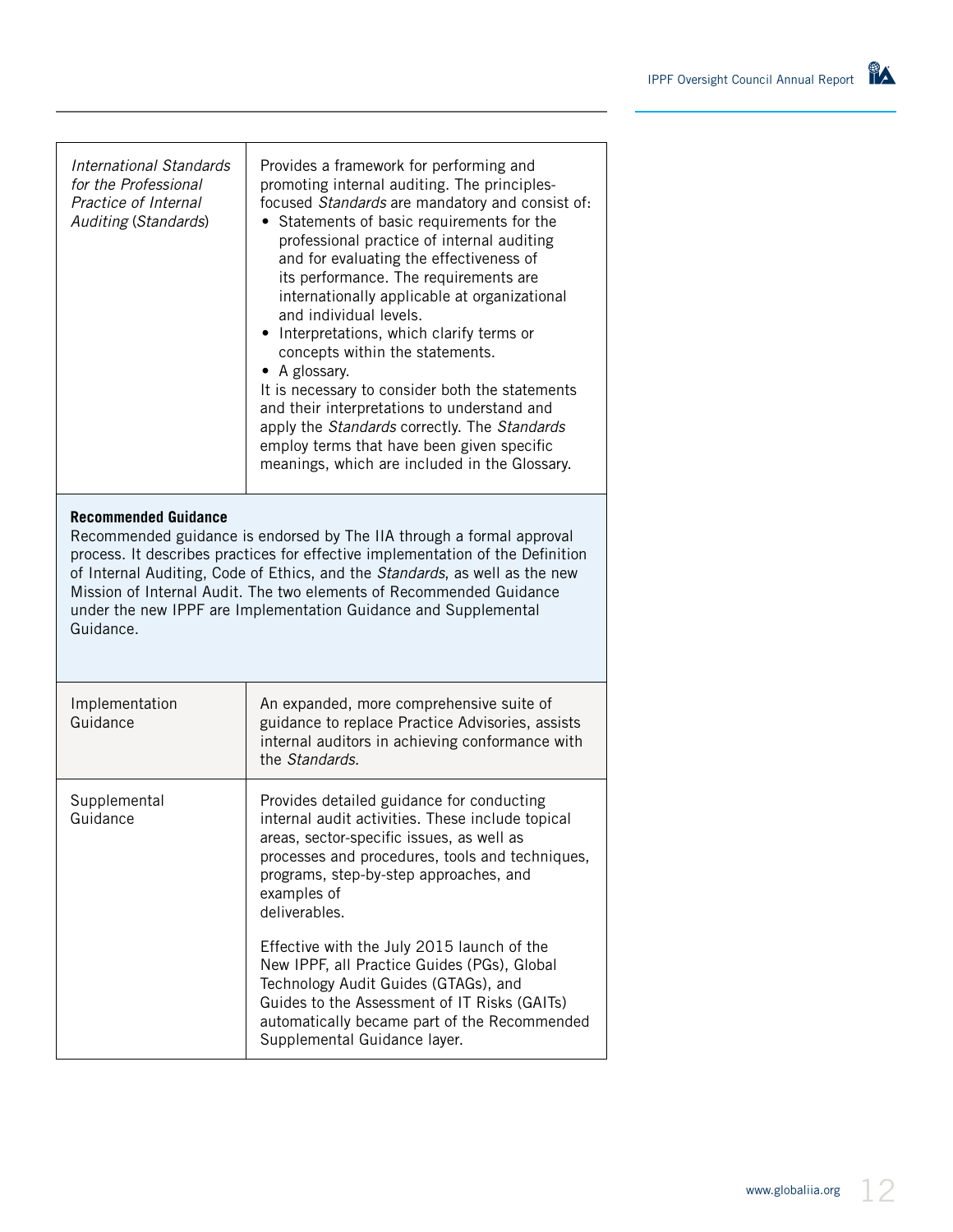# **Appendix 3 – 2016 IPPFOC Members**



Peter Gleason is president and CEO of the National Association of Corporate Directors (NACD). He is responsible for ensuring NACD effectively manages growth while continuing to deliver resources to help directors navigate the key issues influencing boardrooms now and in the future. Previously, Gleason was managing director and chief financial officer of NACD, served as treasurer for the NACD Board of Directors, and led NACD's research group focused primarily on helping establish and refine leading practices to enhance board performance. Gleason is a member of NACD's national faculty and is regularly quoted in the national media. He is a director at Nura Health.



Denny Beran, QIAL, CIA, CCSA, CRMA, CPA, CFE, is the retired senior vice president of audit for the JCPenney Co., one of America's leading retailers with stores throughout the United States and Puerto Rico. Joining the company in 1971, Beran spent his 40-year career working his way up through the ranks of the internal audit division. He is a longtime member of The IIA and was the 2011–2012 chairman of the IIA Global Board of Directors. Beran has been awarded two of The IIA's most prestigious awards: the Victor Z. Brink Award for Distinguished Service (1999) and the Bradford Cadmus Memorial Award (2016).



János Bertók is head of the Public Sector Integrity Division in the Organisation for Economic Co-operation and Development (OECD). For more than 15 years, he has led OECD activities for promoting integrity and preventing corruption in the public sector. Before joining the OECD in 1997, Bertók was director in the Prime Minister's Office in Hungary, in charge of the modernization of public administration that included the reform of internal control. His previous career focused on creating new legal and institutional frameworks for the public administration and civil service in the transition period.



Jacek Jezierski, CRMA, is advisor to the president, Supreme Audit Office of Poland (NIK), a member organization of INTOSAI. He advises on international issues and represents NIK within various bodies of INTOSAI and its regional structure, EUROSAI. Jezierski has been involved in public auditing since 1992 and also has extensive internal auditing experience. He became vice president of NIK in 1998 and served as president from 2007 to 2013. Jezierski chaired the governing board of EUROSAI from 2008 to 2011. Before that, Jezierski served on the OECD Board of Auditors and the OECD Audit Committee. From 2011 to 2015, he served on The IIA's IIASB.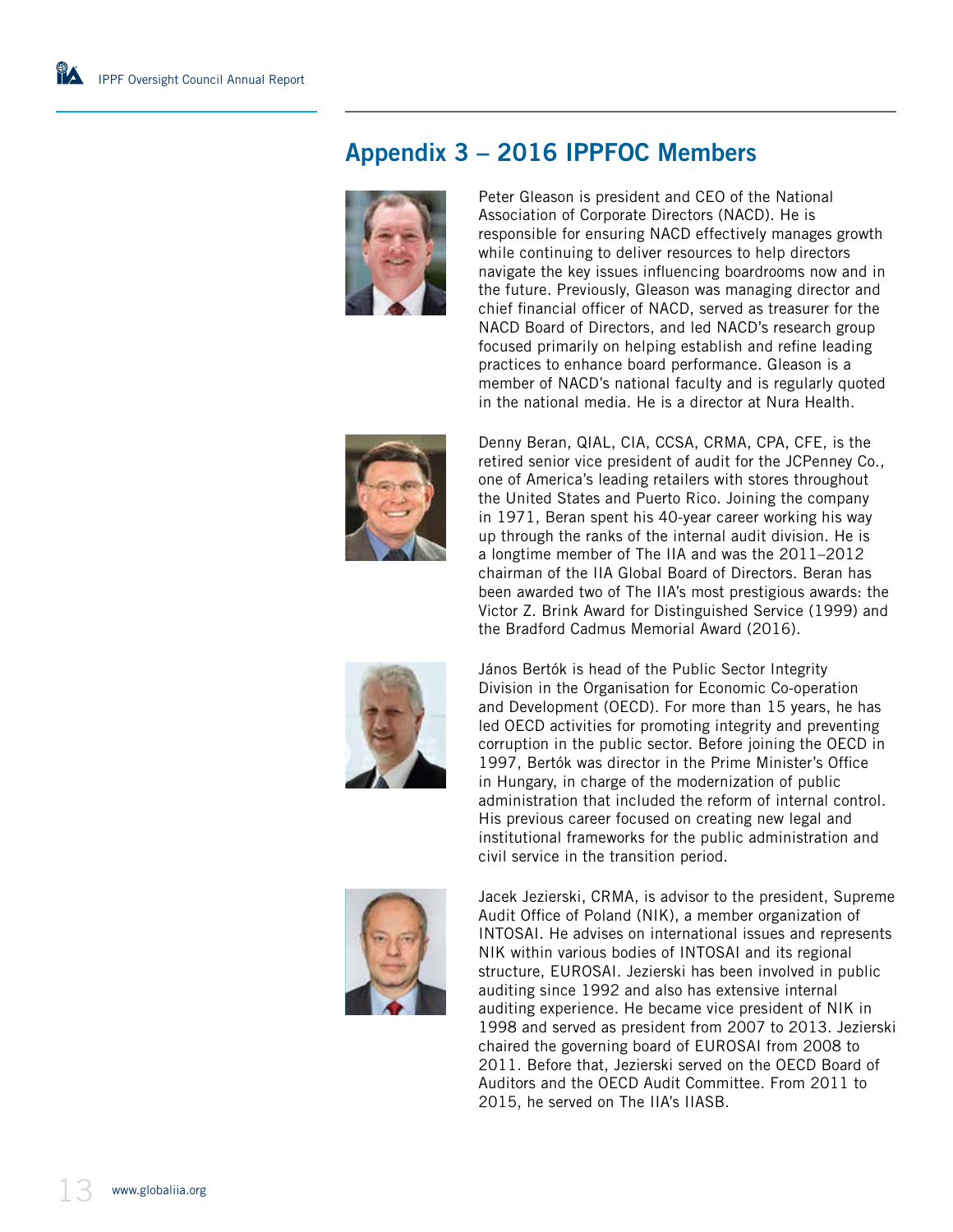

Svetlana Klimenko, CPA, CA, is a lead financial management specialist in the World Bank Group. She is also a leading technical specialist in public sector governance, international accounting, and auditing standards in the public and private sectors. She directs capacity-building initiatives in the Latin American and Caribbean regions of the World Bank Group. Prior to joining the World Bank Group, she was a manager for Deloitte. She holds a master's degree in economics and engineering.



Alta Prinsloo, CA, is executive director, Quality and Development, at the International Federation of Accountants (IFAC), where she is responsible for initiatives to develop the global accountancy profession, including accountancy capacity building and "Accountability. Now." — an initiative focused on transparency and accountability in the public sector. Prinsloo also oversees IFAC's quality and membership, including the IFAC Member Compliance Program, as well as human capital and intellectual property management. In the past, she served in a variety of executive roles for the International Auditing and Assurance Standards Board, including governance and nominations, strategic planning, risk management, finance, operations and IT, human resources, and intellectual property. Prinsloo is originally from South Africa and holds a master's degree in financial management.

Lisa Hirtzinger, QIAL, CIA, CCSA, CRMA, is The IIA's vice president, Global Standards and Guidance. Her responsibilities include the development and dissemination of relevant professional guidance for the internal audit profession. Over the past 11 years, Hirtzinger has held several positions in The IIA related to advancing the quality of IIA content, including curriculum development, standards and guidance, and exam development. Her previous experience includes financial oversight and consulting for Wells Fargo & Co., as well as audit and assurance at EY. She holds an MBA and a master's degree in human resources development.

#### IN MEMORIAM: WAYNE G. MOORE



Longtime IIA friend and volunteer Wayne G. Moore, CIA, CPA, died August 25, 2016, after a battle with

cancer. Moore began serving on the IPPF Oversight Council in 2015. Before that, he had volunteered with IIA Global for more than 35 years, including in the roles of chairman of the IIASB, chairman of the Board of Research Advisors, and vice chairman and trustee of The IIA Research Foundation. Analytical and innovative, Moore enthusiastically promoted the value of internal auditing while helping the profession to evolve. He exuded a genuinely caring personality, whether he was engaging with fellow committee members or IIA staff.

While chairman of the IIASB, Moore played a key role in developing the current Definition of Internal Auditing and the original IPPF. He had also been a team leader for IIA Quality Services LLC, where he conducted quality assurance reviews for internal audit activities globally. In recognition of his outstanding service to the internal audit profession, Moore received The IIA's Bradford Cadmus Memorial Award in 2003.

Moore was president and CEO of Wayne G. Moore Consulting. For most of his career, he led the global internal audit activities at E. I. du Pont de Nemours and Company. He also worked in public accounting at the former Arthur Young & Co.